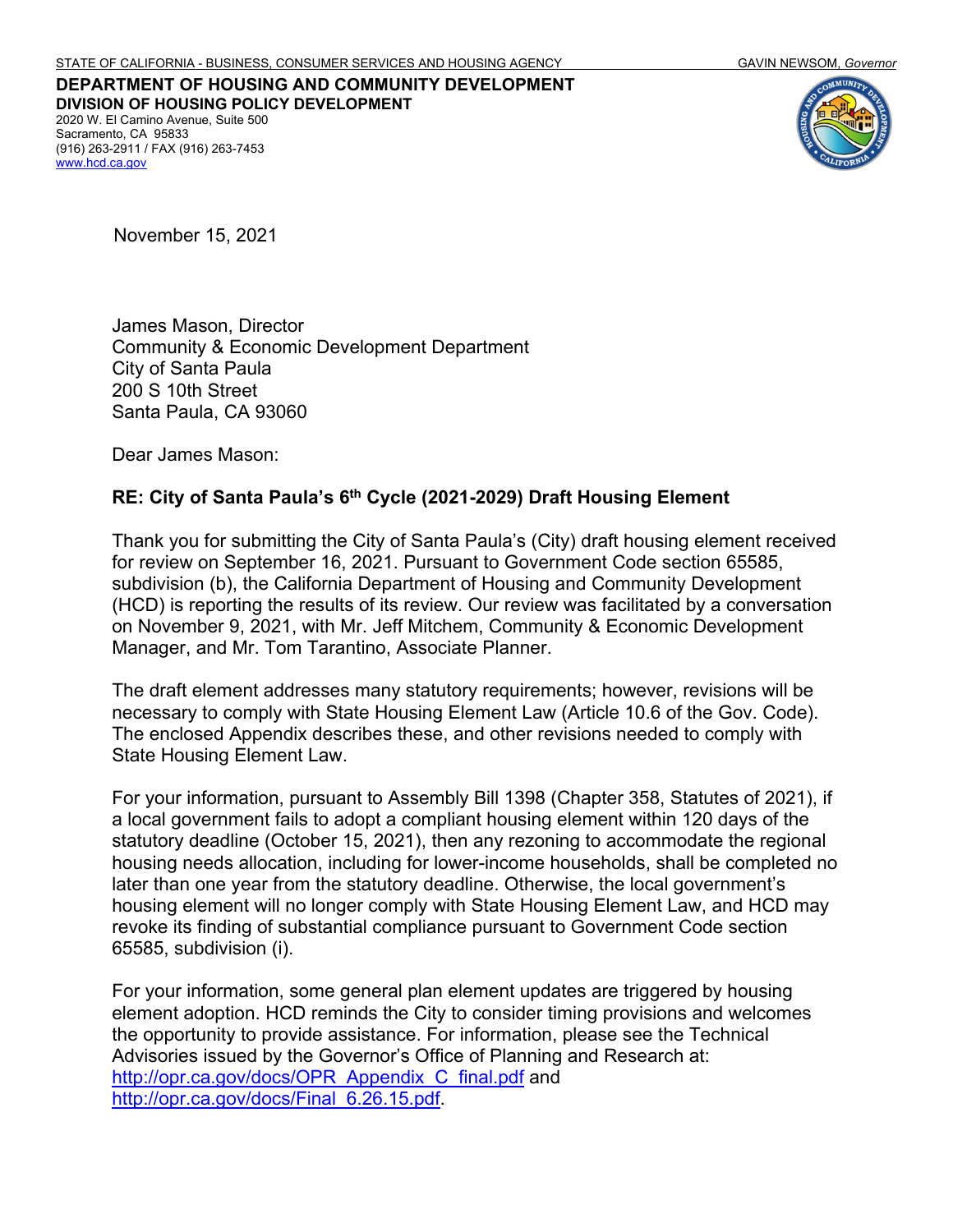James Mason, Director Page 2

Public participation in the development, adoption and implementation of the housing element is essential to effective housing planning. Throughout the housing element process, the City should continue to engage the community, including organizations that represent lower-income and special needs households, by making information regularly available and considering and incorporating comments where appropriate.

Several federal, state, and regional funding programs consider housing element compliance as an eligibility or ranking criteria. For example, the CalTrans Senate Bill (SB) 1 Sustainable Communities grant; the Strategic Growth Council and HCD's Affordable Housing and Sustainable Communities programs; and HCD's Permanent Local Housing Allocation consider housing element compliance and/or annual reporting requirements pursuant to Government Code section 65400. With a compliant housing element, the City meets housing element requirements for these and other funding sources.

HCD is committed to assisting the City in addressing all statutory requirements of State Housing Element Law. If you have any questions or need additional technical assistance, please contact Molivann Phlong, of our staff, at [Molivann.Phlong@hcd.ca.gov.](mailto:Molivann.Phlong@hcd.ca.gov)

Sincerely,

Paul McDougall Senior Program Manager

**Enclosure**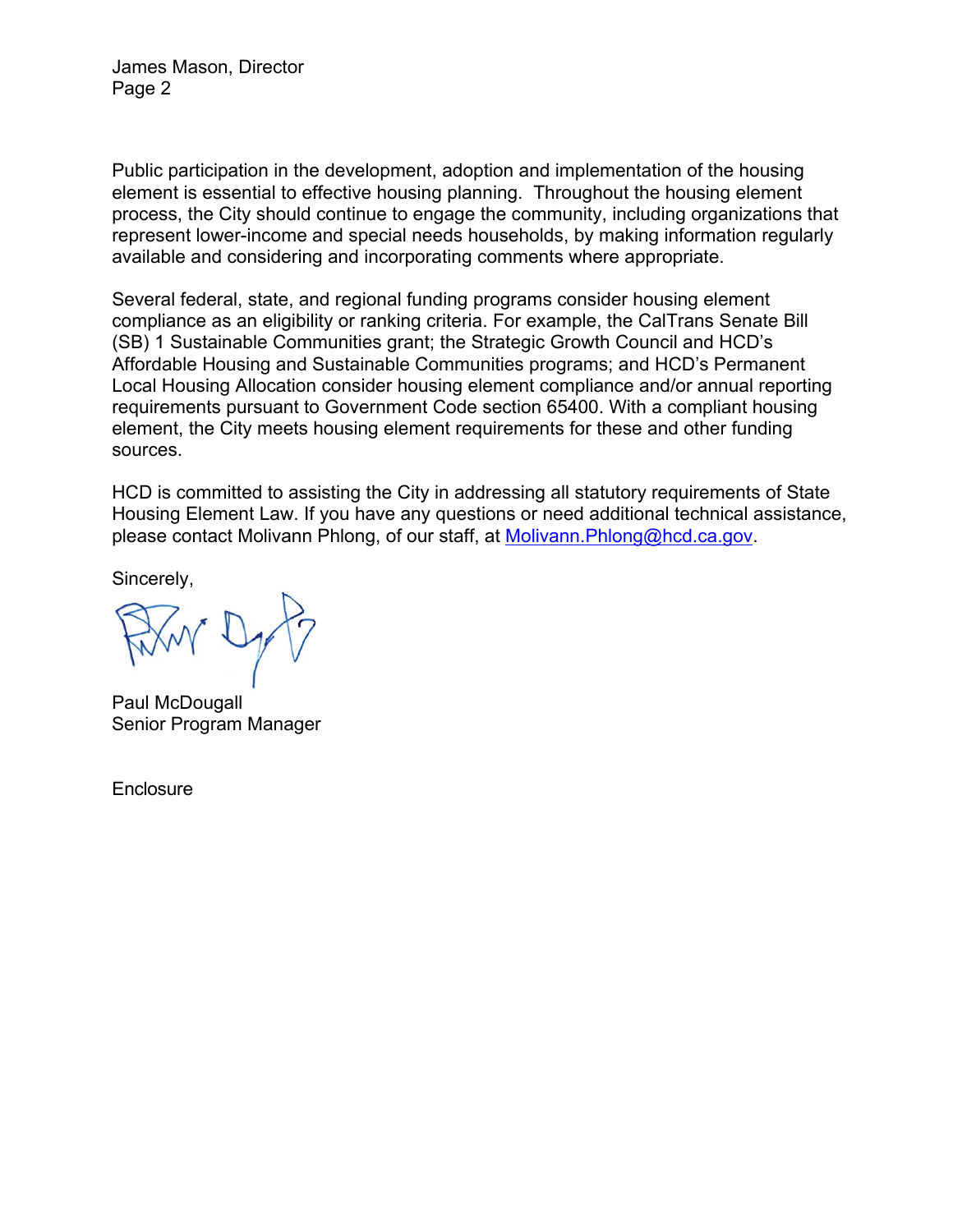# **APPENDIX CITY OF SANTA PAULA**

The following changes are necessary to bring the City's housing element into compliance with Article 10.6 of the Government Code. Accompanying each recommended change, we cite the supporting section of the Government Code.

Housing element technical assistance information is available on HCD's website at [http://www.hcd.ca.gov/community-development/housing-element/housing-element-memos.shtml.](http://www.hcd.ca.gov/community-development/housing-element/housing-element-memos.shtml) Among other resources, the housing element section contains HCD's latest technical assistance tool, *Building Blocks for Effective Housing Elements (Building Blocks)*, available at <http://www.hcd.ca.gov/community-development/building-blocks/index.shtml> and includes the Government Code addressing State Housing Element Law and other resources.

#### **A. Review and Revision**

*Review the previous element to evaluate the appropriateness, effectiveness, and progress in implementation, and reflect the results of this review in the revised element. (Gov. Code, § 65588 (a) and (b).)*

The review requirement is one of the most important features of the element update. The element provides (p. A-2) a list of programs from the City's 2013-2021 housing element; however, a thorough program-by-program review is necessary to evaluate City's performance in addressing housing goals. As part of this analysis, the element should describe the actual results of the prior element's programs, compare those results to the objectives projected or planned, and based on an evaluation of any differences between what was planned versus achieved, provide a description of how the objectives and programs of the updated element incorporate changes resulting from the evaluation. This information and analysis provide the basis for developing a more effective housing program.

As part of the review of programs in the past cycle, the element must provide an evaluation of the effectiveness of goals, policies, and related actions in meeting the housing needs of special needs populations (e.g., elderly, persons with disabilities, large households, female headed households, farmworkers and persons experiencing homelessness).

## **B. Housing Needs, Resources, and Constraints**

1. *Affirmatively further[ing] fair housing in accordance with Chapter 15 (commencing with Section 8899.50) of Division 1 of Title 2…shall include an assessment of fair housing in the jurisdiction. (Gov. Code, § 65583, subd. (c)(10)(A).)*

Affirmatively Furthering Fair Housing (AFFH) Analysis: The element has (p. 57) some information on poverty levels at a local and regional level, limited analysis on race, makes mention of no concentrated poverty impacts and where fair housing complaints can be filed. However, the element generally does not address this requirement. The element, among other things, must include outreach, an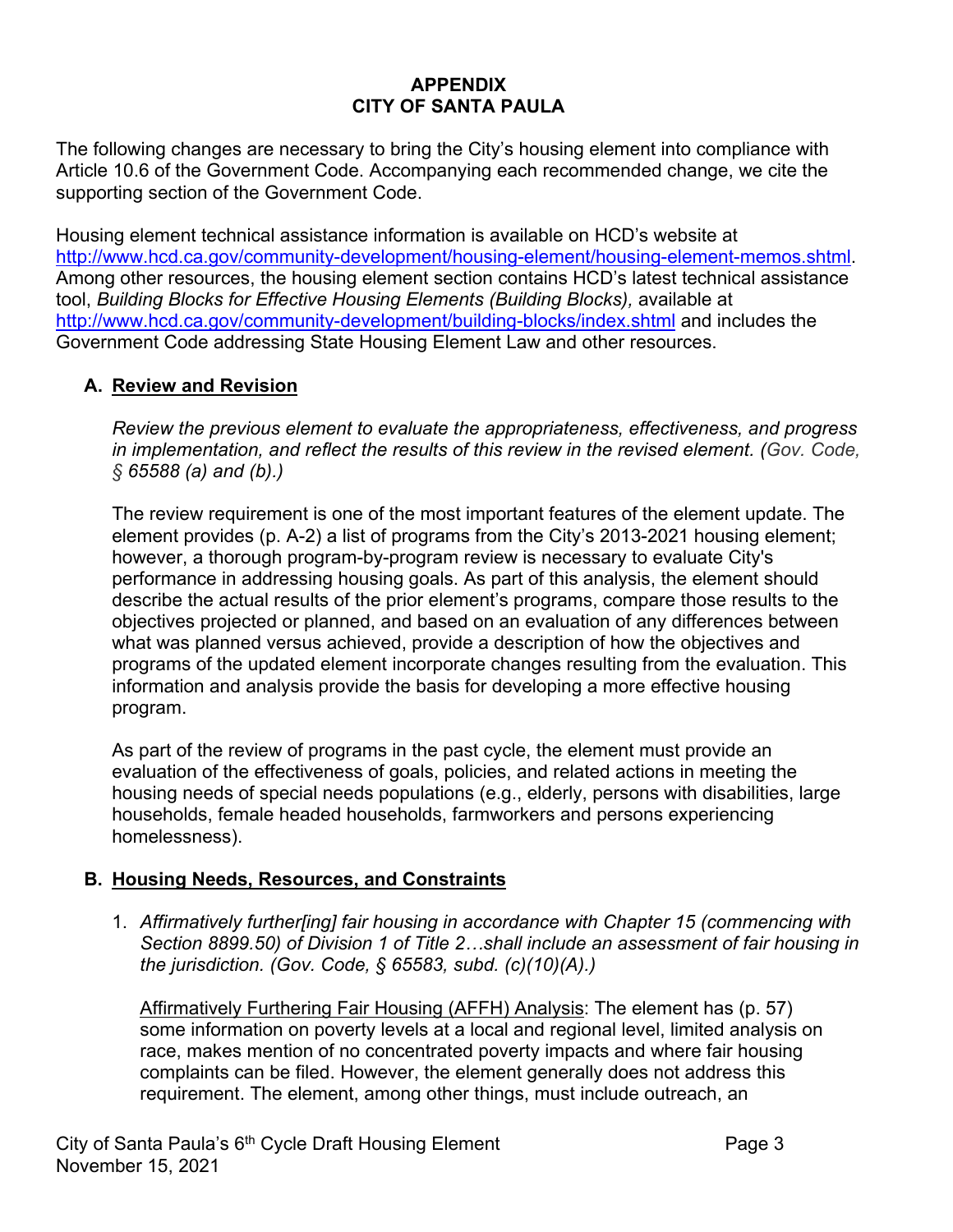assessment of fair housing, identification, and prioritization of contributing factors to fair housing issues and goals and actions sufficient to overcome patterns of segregation and foster inclusive communities free from barriers that restrict access to opportunity.

For more information, please contact HCD and visit [https://www.hcd.ca.gov/community-development/affh/index.shtml.](https://www.hcd.ca.gov/community-development/affh/index.shtml)

2. *Include an analysis of population and employment trends and documentation of projections and a quantification of the locality's existing and projected needs for all income levels, including extremely low-income households. (Gov. Code, § 65583, subd. (a)(1).)*

While the element quantifies (p. 10) existing extremely low-income (ELI) households, it must also analyze their housing needs, housing characteristics, overpayment, and available resources. The analysis of ELI housing needs could consider tenure and rates of overcrowding.

3. *Include an analysis and documentation of household characteristics, including level of payment compared to ability to pay, housing characteristics, including overcrowding, and housing stock condition. (Gov. Code, § 65583, subd. (a)(2).)*

While the element identifies (p. 9) the total number of overpaying households, it must quantify and analyze the number of overpaying households by tenure (i.e., renter and owner), including lower-income households. The analysis must also include the housing cost for renters in the City.

In addition, while the element identifies the age of the housing stock (p. 13), it must include analysis of the condition of the existing housing stock and estimate the number of units in need of rehabilitation and replacement. For example, the analysis could include estimates from a recent windshield survey or sampling, estimates from the code enforcement agency, or information from knowledgeable builders/developers, including non-profit housing developers or organizations.

4. *An inventory of land suitable and available for residential development, including vacant sites and sites having realistic and demonstrated potential for redevelopment during the planning period to meet the locality's housing need for a designated income level, and an analysis of the relationship of zoning and public facilities and services to these sites. (Gov. Code, § 65583, subd. (a)(3).)*

The City has a regional housing need allocation (RHNA) of 657 housing units, of which 201 units are for lower-income households. To address this need, the element also relies (p. B-3) on the Housing Opportunities Overlay zone and the East Area 1 Specific Plan (p. B-4). To demonstrate the adequacy of these sites and strategies to accommodate the City's RHNA, the element must include complete analyses on these overlay zones. For additional information, see the *Building Blocks* at: [https://www.hcd.ca.gov/community-development/building-blocks/site-inventory](https://www.hcd.ca.gov/community-development/building-blocks/site-inventory-analysis/analysis-of-sites-and-zoning.shtml)[analysis/analysis-of-sites-and-zoning.shtml.](https://www.hcd.ca.gov/community-development/building-blocks/site-inventory-analysis/analysis-of-sites-and-zoning.shtml)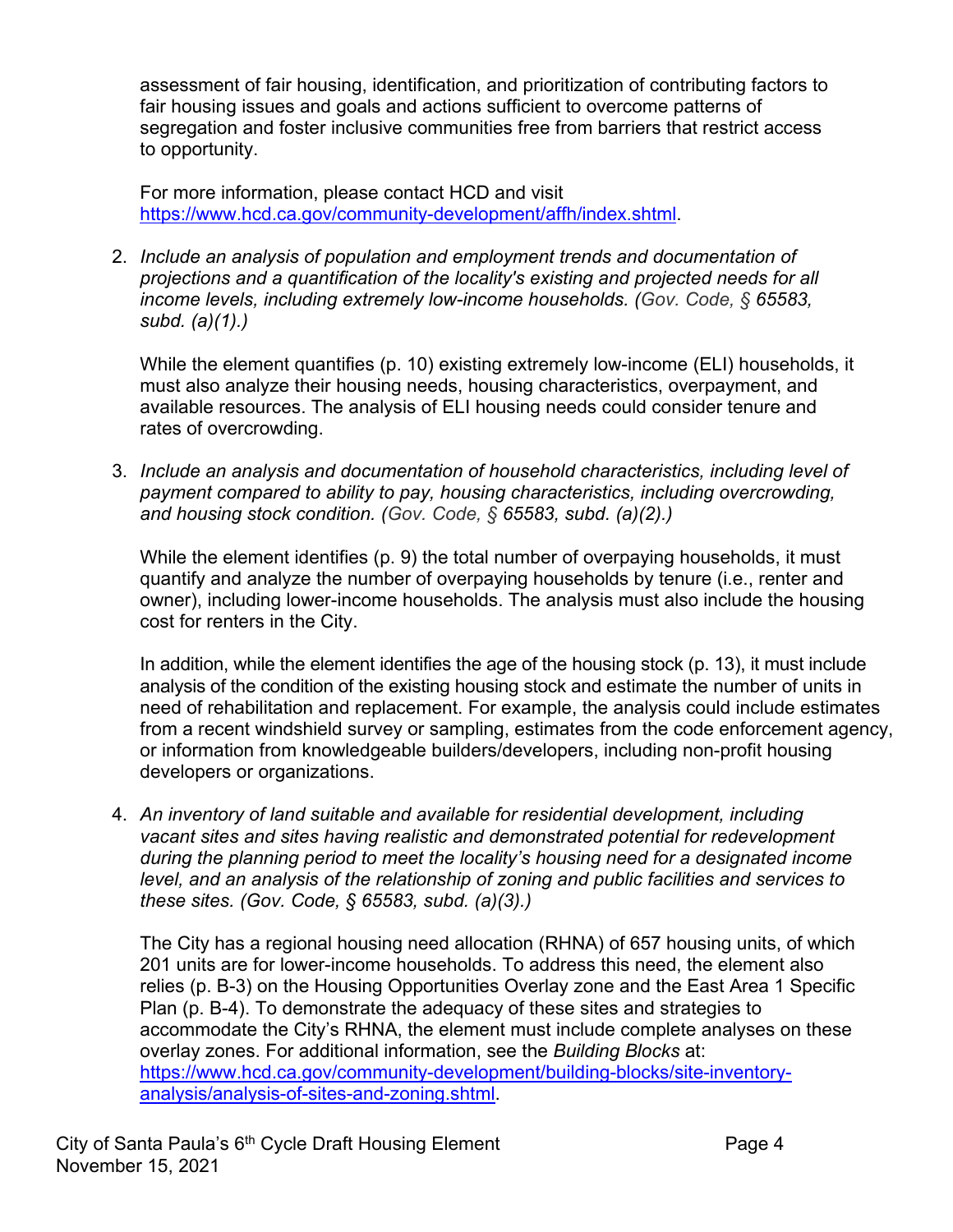Sites Inventory: The element lists (p. B-7) sites by parcel number or unique reference, and parcel size. However, the element must list sites by describing existing uses for any nonvacant sites, in addition to listing the zoning, general plan designation, and calculation of the realistic capacity of each site. The element must also include a general map of identified sites.

Pursuant to Government Code section 65583.3, subdivision (b), the City must utilize standards, forms, and definitions adopted by HCD when preparing the sites inventory. Please see HCD's housing element webpage at [https://www.hcd.ca.gov/community](https://www.hcd.ca.gov/community-development/housing-element/index.shtml)[development/housing-element/index.shtml](https://www.hcd.ca.gov/community-development/housing-element/index.shtml) for a copy of the form and instructions. The City can reach out to HCD at [sitesinventory@hcd.ca.gov](mailto:sitesinventory@hcd.ca.gov) for technical assistance. Please note, upon adoption of the housing element, the City must submit an electronic version of the sites inventory with its adopted housing element to [sitesinventory@hcd.ca.gov.](mailto:sitesinventory@hcd.ca.gov)

Previously Identified Nonvacant and Vacant Sites: If nonvacant sites identified in a prior adopted housing element or vacant sites identified in two or more consecutive planning periods, the sites are inadequate to accommodate housing for lower-income households unless:

- The site's current zoning is appropriate for the development of housing affordable to lower-income households by either including analysis or meeting the appropriate density, and
- The site is subject to a housing element program that requires rezoning within three years of the beginning of the planning period to allow residential use byright for housing developments in which at least 20 percent of the units are affordable to lower-income households.

Realistic Capacity: While the element provides assumptions (p. B-1) of buildout for sites included in the inventory, it must also provide support for these assumptions. For example, the element should demonstrate what specific trends, factors, and other evidence led to the assumptions. The estimate of the number of units for each site must be adjusted as necessary, based on the land use controls and site improvements, development standards, typical densities of existing or approved residential developments at a similar affordability level in that jurisdiction, and on the current or planned availability and accessibility of sufficient water, sewer, and dry utilities. To demonstrate the likelihood for residential development in commercial zones allowing residential through the Housing Opportunity Overlay Zone, the element must also account for land use controls such as allowing 100 percent non-residential uses. The analysis could describe past trends in developments that used the overlay, any performance standards mandating a specified portion of residential and any factors increasing the potential for residential development such as incentives for residential use, and residential development trends in the same nonresidential zoning districts.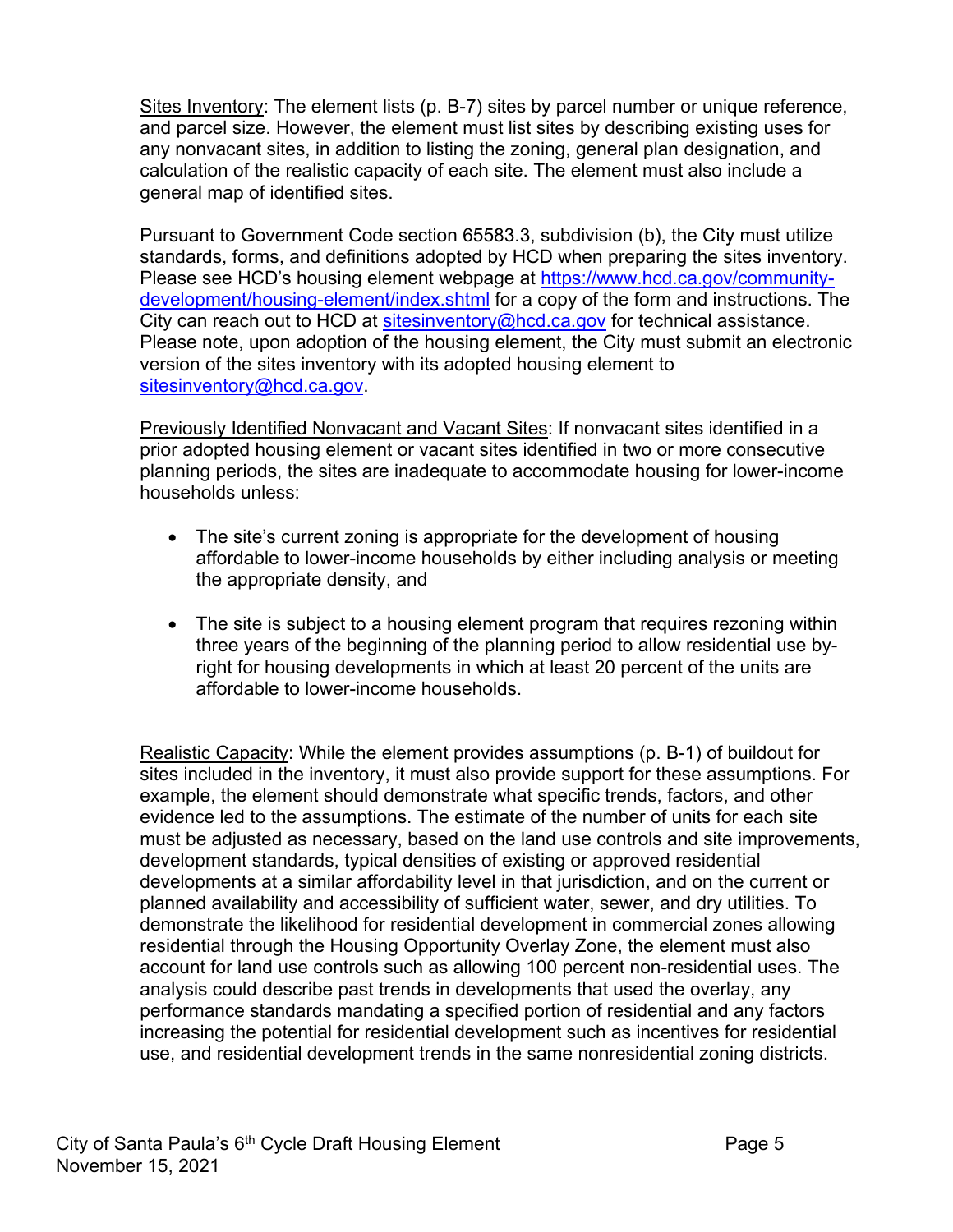Small Sites: The element identifies (p. B-4) several sites consisting of small parcels less than one-half acre in size. However, the element must describe whether these small parcels are expected to develop individually or consolidated with the other small parcels. *For parcels anticipated to be consolidated*, the element must demonstrate the potential for lot consolidation. For example, analysis describing the City role or track record in facilitating small-lot consolidation, policies or incentives offered or proposed to encourage and facilitate lot consolidation, conditions rendering parcels suitable and ready for redevelopment, recent trends of lot consolidation, and information on the owners of each aggregated site. *For parcels anticipated to develop individually*, the element must describe existing and proposed policies or incentives the City will offer to facilitate development of small sites. Please be aware sites smaller than a half acre in size are deemed inadequate to accommodate housing for lower-income housing unless it is demonstrated that sites of equivalent size were successfully developed during the prior planning period for an equivalent number of lower-income housing units as projected for the site or unless the housing element describes other evidence to HCD that the site is adequate to accommodate lower-income housing. (Gov. Code, § 65583.2, subd. (c)(2)(A).)

Suitability of Nonvacant Sites: While the element identifies (p. B-7) nonvacant sites to accommodate the regional housing need for lower-income households, it provides little description of how the potential for redevelopment. The element must describe the methodology used to determine the additional development potential within the planning period. The methodology must consider factors including the extent to which existing uses may impede additional residential development, development trends, market conditions, any existing leases or other contracts that would perpetuate the existing use or prevent redevelopment of the site for additional residential development, and regulatory or other incentives or standards to encourage additional residential development on these sites. (Gov. Code, § 65583.2, subd. (g).) For sites with residential uses, the inventory could also describe structural conditions or other circumstances and trends demonstrating the redevelopment potential to more intense residential uses. For nonresidential sites, the inventory could also describe whether the use is operating, marginal or discontinued, and the condition of the structure or could describe any expressed interest in redevelopment.

Specific Plan Sites: The housing element relies upon the East Area 1 Specific Plan area to accommodate the City regional housing need for all income groups. While the housing element indicates the Specific Plans' residential capacity and estimates the number of units by income group, it does not provide any analysis demonstrating the suitability for development in the planning period or potential affordability. To utilize residential capacity in Specific Plans, the element must:

- Identify the date of approval of the plans and expiration date.
- Identify approved or pending projects within these plans that are anticipated in the planning period, including anticipated affordability based on the actual or projected sale prices, rent levels, or other mechanisms establishing affordability in the planning period of the units within the project.
- Describe necessary approvals or steps for entitlements for new development (e.g., design review, site plan review, etc.).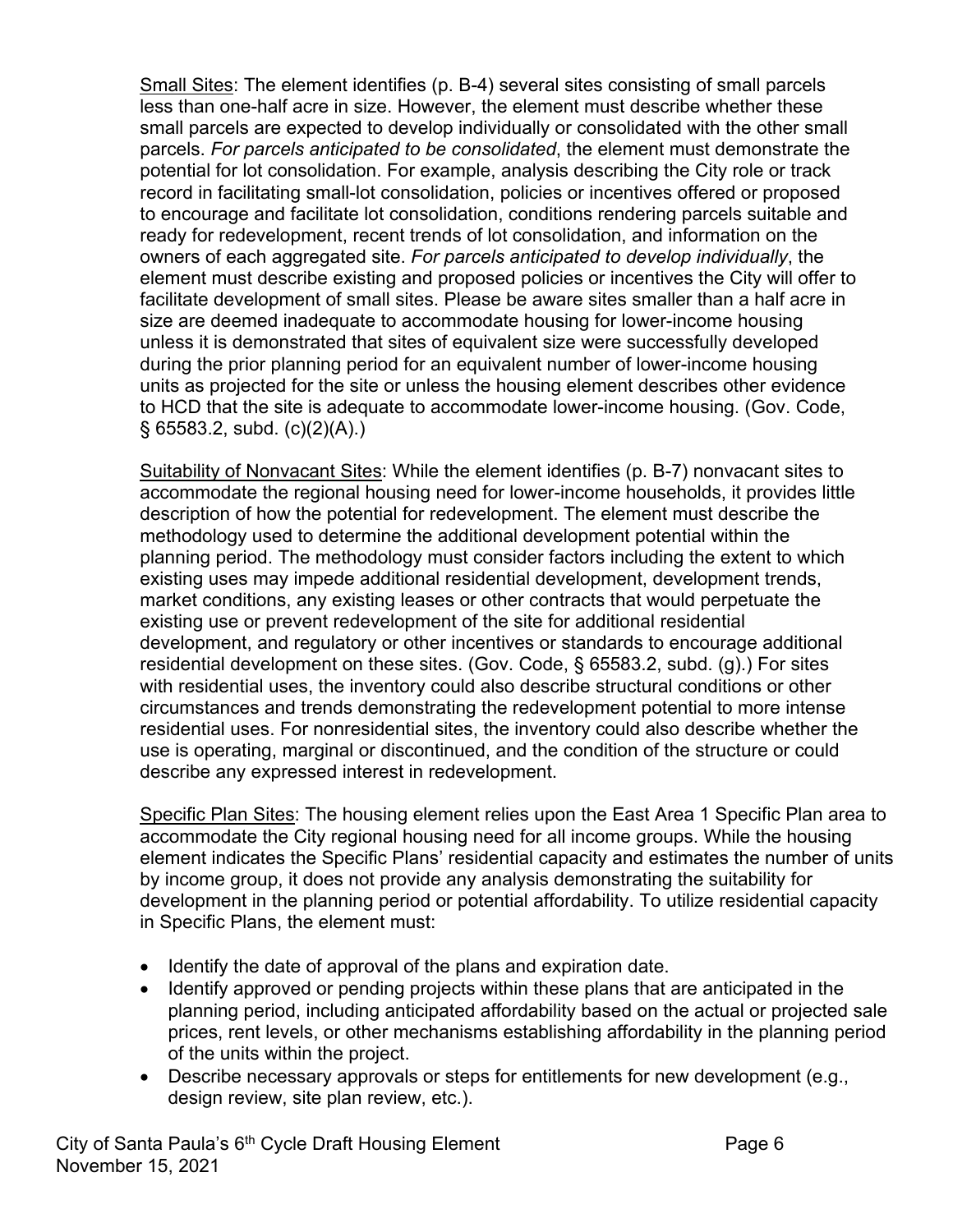- Provide a breakdown of zoning. Note the element indicates there is a Figure B-1a, but this was not included in the element.
- Describe any development agreements, and conditions or requirements such as phasing or timing requirements, that impact development in the planning period.

In addition, the sites inventory indicates that there are 501 acres in the specific plan but does not break this down by parcel nor does it indicate how these large parcels will be subdivided. Please be aware, sites larger than 10 acres in size are deemed inadequate to accommodate housing for lower-income housing unless it is demonstrated that sites of equivalent size were successfully developed during the prior planning period for an equivalent number of lower-income housing units as projected for the site or unless the housing element describes other evidence to HCD that the site is adequate to accommodate lower-income housing. (Gov. Code, § 65583.2, subd. (c)(2)(A).) For example, a site with a proposed and approved housing development that contains units affordable to lower-income households would be an appropriate site to accommodate housing for lower-income households. (Gov. Code, § 65583.2, subd. (c)(2)(C).)

## Zoning for a Variety of Housing Types:

- *Emergency Shelters:* Emergency Shelters parking requirements should be updated pursuant to AB 139 (Chapter 335, Statutes of 2019) which requires only sufficient parking to accommodate all staff working in the emergency shelter, provided that the standards do not require more parking for emergency shelters than other residential or commercial uses within the same zone.
- *Accessory Dwelling Units (ADU):* The element provides (p. 34) for enumerated land use categories allowing residential uses, including ADUs. Please note that ADUs are allowed in all zones that allow residential use. (Gov. Code § 65852.2(a)(1).) In addition, the City should ensure that ADU parking requirements are consistent with state law. Parking requirements for ADUs shall not exceed one parking space per unit or bedroom, whichever is less, and guest parking spaces shall not be required for ADUs under any circumstances. For more information, please see [https://www.hcd.ca.gov/policy](https://www.hcd.ca.gov/policy-research/accessorydwellingunits.shtml)[research/accessorydwellingunits.shtml.](https://www.hcd.ca.gov/policy-research/accessorydwellingunits.shtml)
- 5. *An analysis of potential and actual governmental constraints upon the maintenance, improvement, or development of housing for all income levels, including the types of housing identified in paragraph (1) of subdivision (c), and for persons with disabilities as identified in the analysis pursuant to paragraph (7), including land use controls, building codes and their enforcement, site improvements, fees and other exactions required of developers, and local processing and permit procedures. The analysis shall also demonstrate local efforts to remove governmental constraints that hinder the locality from meeting its share of the regional housing need in accordance with Government Code section 65584 and from meeting the need for housing for persons with disabilities, supportive housing, transitional housing, and emergency shelters identified pursuant to paragraph (7). Transitional housing and supportive housing shall be considered a residential use of property and shall be subject only to those restrictions that apply to other residential dwellings of the same type in the same zone.*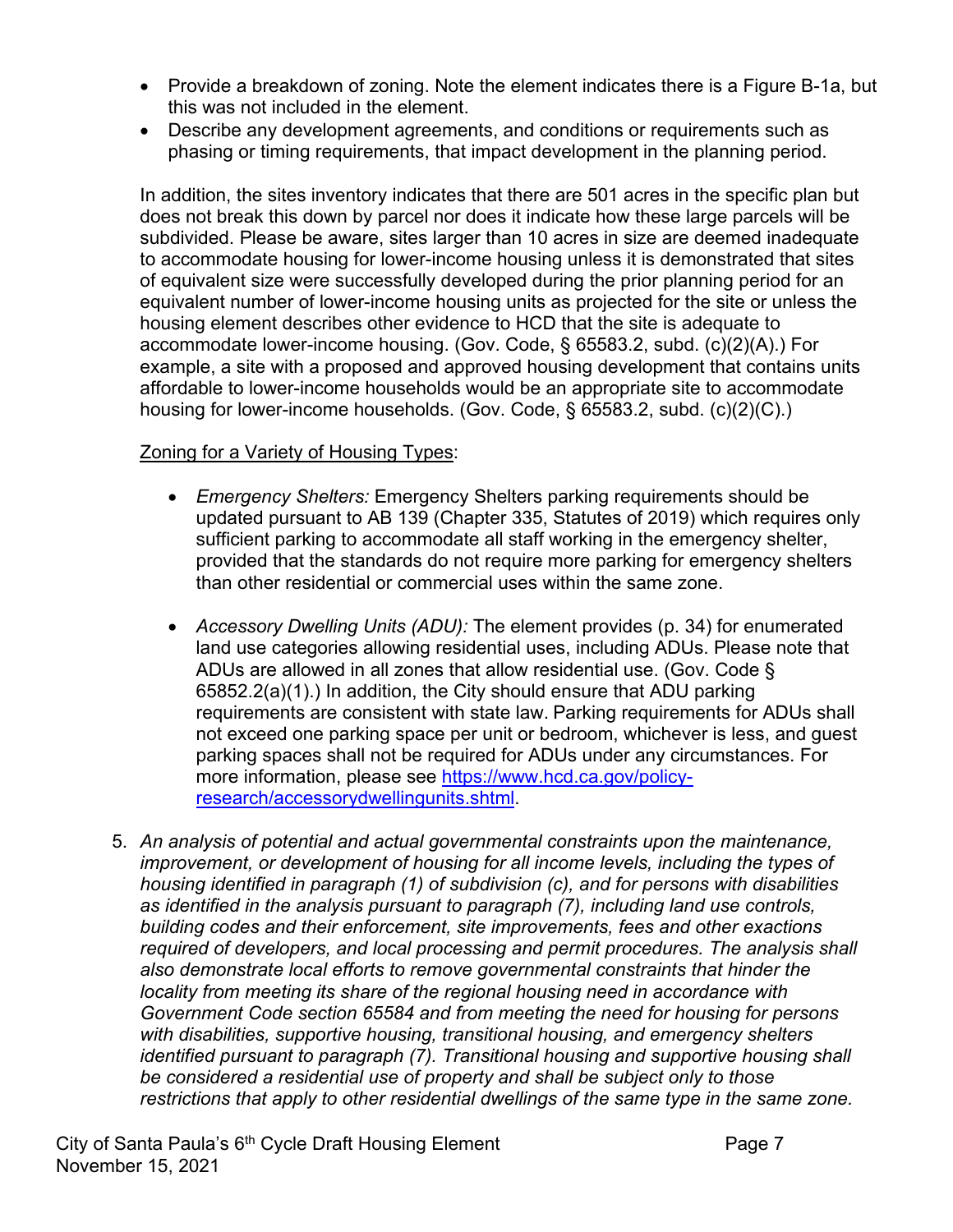*(Gov. Code, § 65583, subd. (a)(5).)*

Housing Opportunity Overlay Zone: The element relies on sites in commercial zones that allow residential through the Housing Opportunity Overlay Zone. While some information was provided on how the overlay allows residential, the element must include a complete description and analysis of the Overlay, including a breakdown of affordability requirements. While the element states that 100 percent of the project must be for affordable housing, there is no definition of affordable and the breakdown for very low and low only equal 80 percent. The elements must also clarify 21 units per acre is considered the base density for purposes of calculating density bonus and demonstrate the appropriateness of proposed development standards, including requirements for 100 percent affordable, and incentives to encourage and facilitate the development of housing affordable to lower-income households.

East Area 1 Specific Plan: The element (pp. 40 and B-4) relies on the East Area 1 Specific Plan for the City's RHNA and sites for lower-income housing needs. However, the element must analyze the development standards for lower-income housing needs in the East Area 1 Specific Plan including the height limit of 30 feet which allows for only two stories as potential constraints.

Fees and Exaction: The element provides (p. 51) planning and building fees charged by the City and states that they are comparable to those levied in surrounding areas. However, the analysis must analyze those fees for their impact as a potential constraint on housing supply and affordability. For example, while the element states that typically a multifamily project results in about \$40,000 per unit, it could describe the total amount of fees in proportion to development costs. The analysis could also describe current fee study efforts.

Zoning and Fees Transparency: The element must clarify its compliance with new transparency requirements for posting all zoning and development standards for each parcel on the jurisdiction's website pursuant to Government Code section 65940.1, subdivision (a)(1).

Local Processing and Permit Procedures: The element indicates (p. 38) that many mixed-use projects were developed utilizing a Conditional Use Permit (CUP), however, per conversations with the City, the mixed-use development no longer requires a CUP. The element should be updated to reflect how mixed-use projects are currently processed.

The element describes (p. 50) the processing procedures for residential development. However, the element must describe and analyze the design review guidelines and process for their impact as potential constraints on housing supply and affordability. For example, the analysis could describe required findings and discuss whether objective standards and guidelines improve development certainty and mitigate cost impacts. The element must demonstrate this process is not a constraint or it must include a program to address this permitting requirement, as appropriate.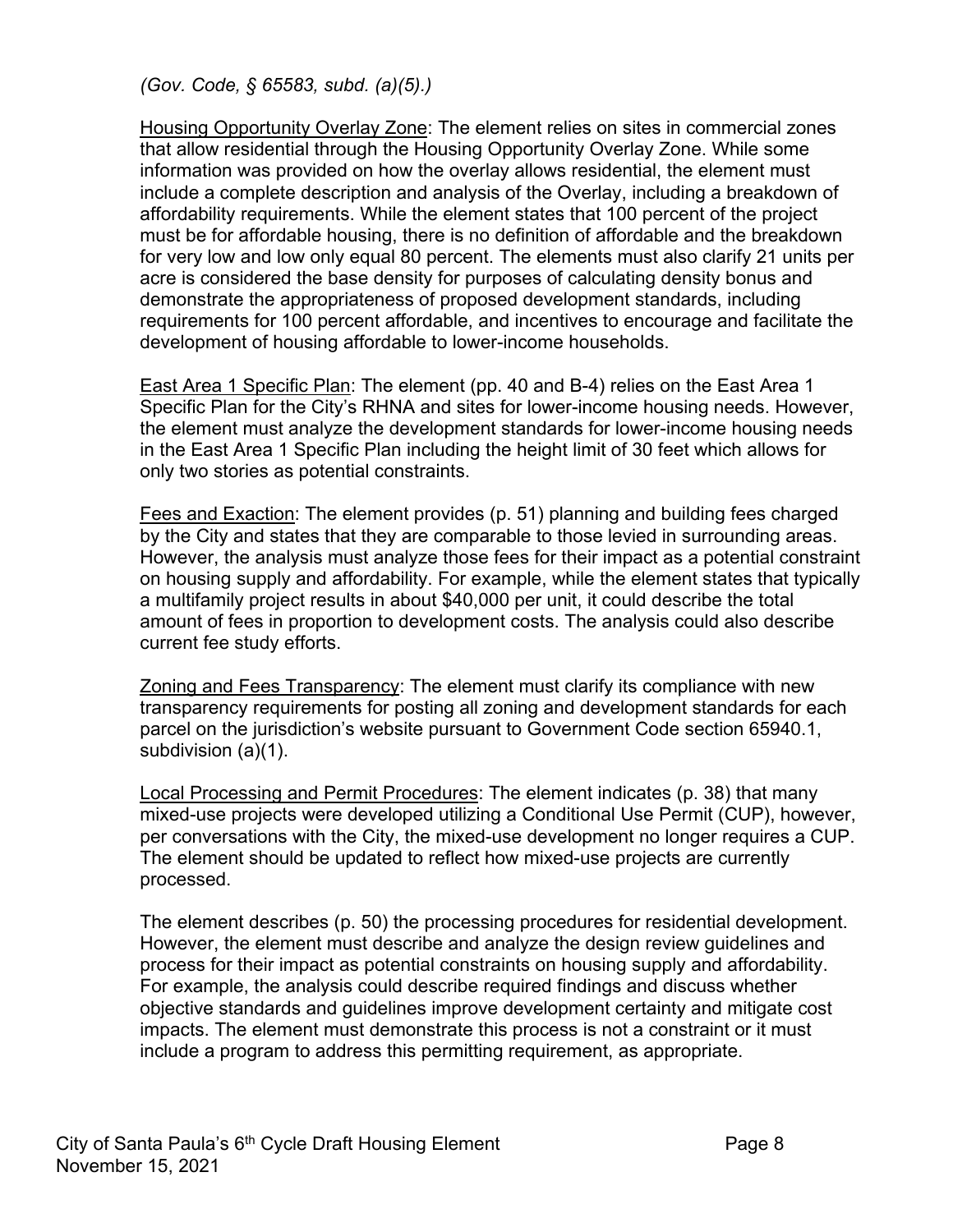Constraints on housing for Persons with Disabilities: The element must further analyze (p. 43) the zoning, development standards, building codes, and process and permit procedures as potential constraints on housing for persons with disabilities. For example, the element must describe the City's current procedure for requesting and granting a reasonable accommodation to zoning and land use requirements for persons with disabilities. To AFFH, the element could include a program to provide outreach and education on the availability of the reasonable accommodation procedure. (Gov. Code, § 65583, subd. (c)(1)(3).) In addition, the element currently details (p. 43) that residential care facilities serving six or fewer persons are permitted in all residential zones. However, residential care facilities serving seven or more persons are subject to a conditional use permit. The element should analyze the process as a potential constraint on housing for persons with disabilities and add or modify programs as appropriate to ensure zoning permits group homes for seven or more persons objectively with approval certainty.

6. *An analysis of potential and actual nongovernmental constraints upon the maintenance, improvement, or development of housing for all income levels, including the availability of financing, the price of land, the cost of construction, the requests to develop housing at densities below those anticipated in the analysis required by subdivision (c) of Government Code section 65583.2, and the length of time between receiving approval for a housing development and submittal of an application for building permits for that housing development that hinder the construction of a locality's share of the regional housing need in accordance with Government Code section 65584. The analysis shall also demonstrate local efforts to remove nongovernmental constraints that create a gap between the locality's planning for the development of housing for all income levels and the construction of that housing. (Gov. Code, § 65583, subd. (a)(6).)*

The element must include analysis of requests to develop housing at densities below those identified, the length of time between receiving approval for a housing development and submittal of an application for building permits that potentially. The element must address any hinderance on the development of housing and include programs as appropriate.

7. *Analyze any special housing needs such as elderly; persons with disabilities, including a developmental disability; large families; farmworkers; families with female heads of households; and families and persons in need of emergency shelter. (Gov. Code, § 65583, subd. (a)(7).)*

The element defines (p. 20) persons with developmental disabilities. However, the element must quantify the number of persons with developmental disabilities and analyze the special housing needs of persons with developmental disabilities. The analysis should include the following:

- a quantification of the total number of persons with developmental disabilities.
- a description of the types of developmental disabilities.
- a description of the housing need, including a description of the potential housing problems; and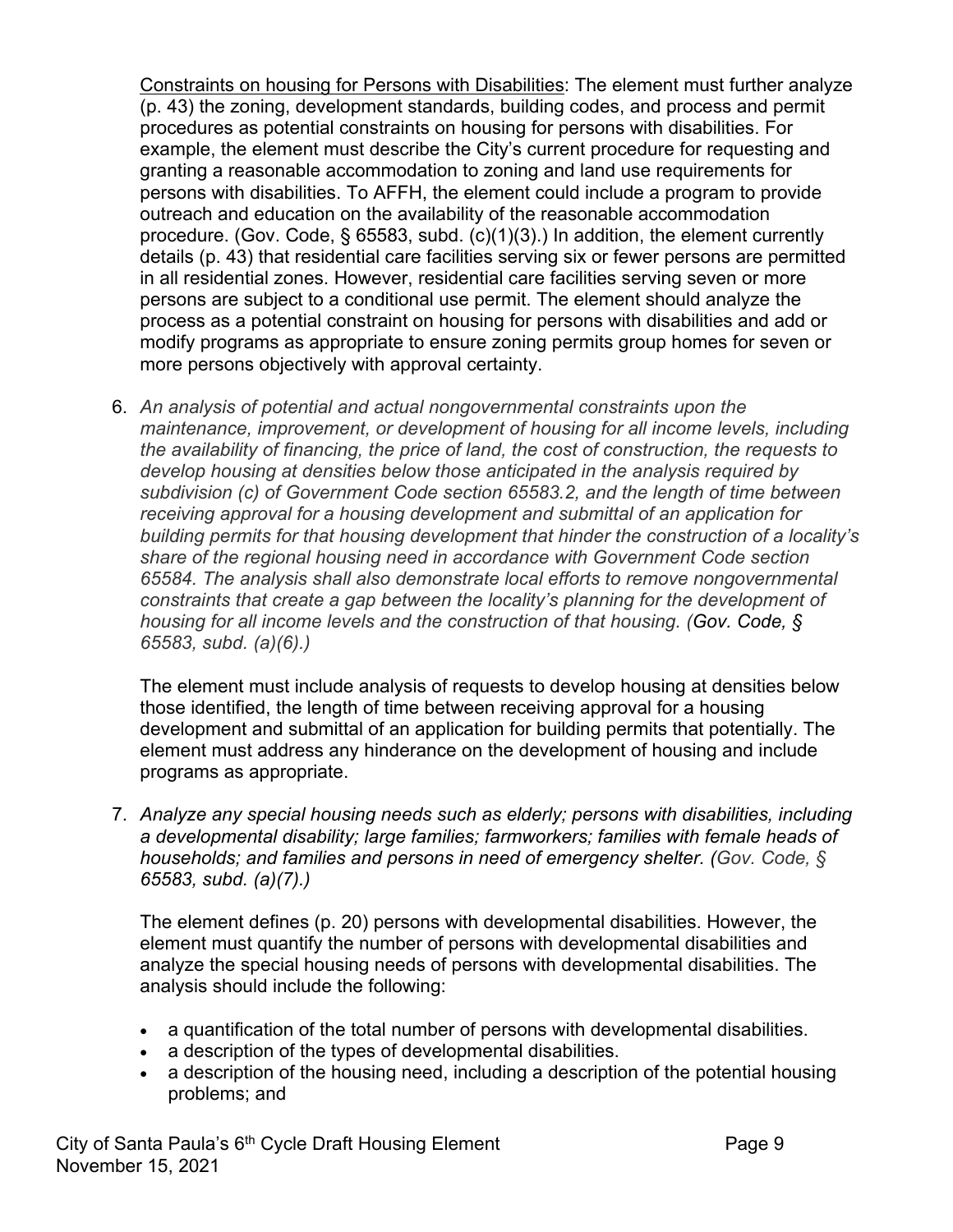• a discussion of resources, policies and programs including existing housing and services, for persons with developmental disabilities.

# **C. Housing Programs**

1. *Include a program which sets forth a schedule of actions during the planning period, each with a timeline for implementation, which may recognize that certain programs are ongoing, such that there will be beneficial impacts of the programs within the planning period, that the local government is undertaking or intends to undertake to implement the policies and achieve the goals and objectives of the housing element through the administration of land use and development controls, the provision of regulatory concessions and incentives, and the utilization of appropriate federal and state financing and subsidy programs when available. The program shall include an identification of the agencies and officials responsible for the implementation of the various actions. (Gov. Code, § 65583, subd. (c).)*

Programs must demonstrate that they will have a beneficial impact within the planning period. Beneficial impact means specific commitment to deliverables, measurable metrics or objectives, definitive deadlines, dates, or benchmarks for implementation. Deliverables should occur early in the planning period to ensure actual housing outcomes. To have a beneficial impact in the planning period and address the goals of the housing element, all programs must be evaluated and revised with discrete timelines (e.g., month and year). Programs containing unclear language (e.g., "Evaluate"; "Consider"; "Encourage"; etc.) should be amended to include more specific and measurable actions. Example of programs to revise with specific commitment include but are not limited to Programs 1 through 11, 14 through 16, and 20. In addition:

- Programs 3 (Housing Code Enforcement Program), 7 (Mobile Home Park Resident Ownership Program), and 10 (Multifamily Housing Acquisition and Rehabilitation) should be revised to provide measurable outcomes.
- Program 20 (Objective Development Standards) should identify and provide agencies and officials responsible for implementation.
- 2. *Identify actions that will be taken to make sites available during the planning period with appropriate zoning and development standards and with services and facilities to accommodate that portion of the city's or county's share of the regional housing need*  for each income level that could not be accommodated on sites identified in the *inventory completed pursuant to paragraph (3) of subdivision (a) without rezoning, and to comply with the requirements of Government Code section 65584.09. Sites shall be identified as needed to facilitate and encourage the development of a variety of types of housing for all income levels, including multifamily rental housing, factory-built housing, mobilehomes, housing for agricultural employees, supportive housing, singleroom occupancy units, emergency shelters, and transitional housing. (*Gov. Code, § *65583, subd. (c)(1).)*

As noted in Finding B4, the element does not include a complete site analysis, therefore, the adequacy of sites and zoning were not established. Based on the results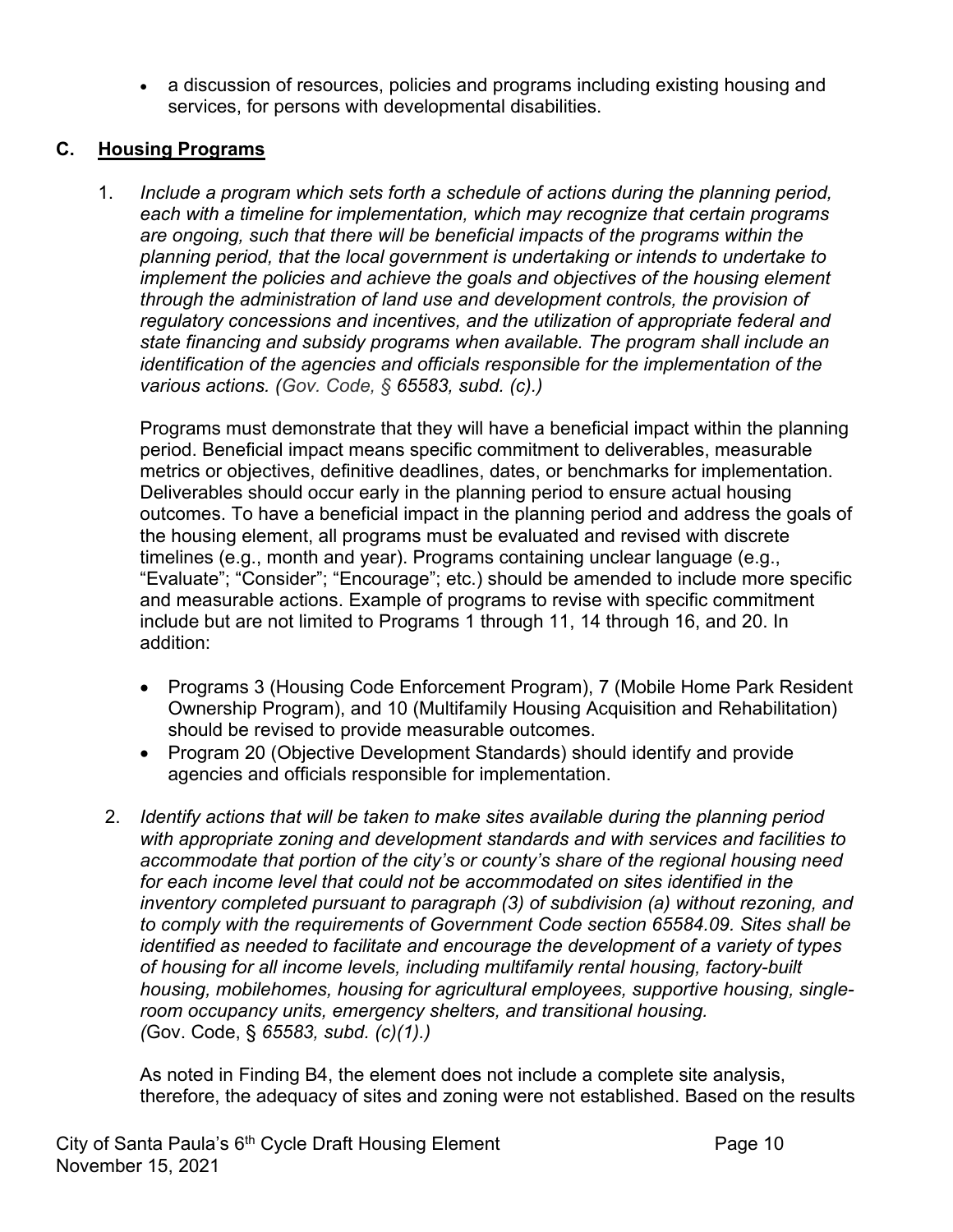of a complete sites inventory and analysis, the City may need to add or revise programs to address a shortfall of sites or zoning available to encourage a variety of housing types. In addition:

Nonvacant Sites Reliance to Accommodate RHNA: As the element relies upon nonvacant sites and sites under the Housing Opportunity Overlay to accommodate the regional housing need for lower-income households, it should include a program(s) to promote residential development of those sites. The program(s) could commit to (1) provide financial assistance, (2) regulatory concessions, or incentives to encourage and facilitate new, or more intense, residential development on the sites and (3) a mid-term evaluation of the effectiveness of identified nonvacant sites. Examples of incentives include identifying and targeting specific financial resources and reducing appropriate development standards.

3. *The housing element shall contain programs which assist in the development of adequate housing to meet the needs of extremely low-, very low-, low- and moderateincome households. (Gov. Code, § 65583, subd. (c)(2).)*

The element must include programs to assist in the development of housing for special needs households (e.g., persons with disabilities, elderly, large households) with specific commitment with timelines. For example, the element could commit to proactive actions to coordinate with non-profit developers, employers or service providers, and other related organizations, to explore funding and incentives and to identify specific development opportunities.

4. *Address and, where appropriate and legally possible, remove governmental and nongovernmental constraints to the maintenance, improvement, and development of housing, including housing for all income levels and housing for persons with disabilities. The program shall remove constraints to, and provide reasonable accommodations for housing designed for, intended for occupancy by, or with supportive services for, persons with disabilities. (Gov. Code, § 65583, subd. (c)(3).)*

As noted in Findings B5 and B6, the element requires a complete analysis of potential governmental and non-governmental constraints. Depending upon the results of that analysis, the City may need to revise or add programs and address and remove or mitigate any identified constraints.

5. *Promote and affirmatively further fair housing opportunities and promote housing throughout the community or communities for all persons regardless of race, religion, sex, marital status, ancestry, national origin, color, familial status, or disability, and other characteristics protected by the California Fair Employment and Housing Act (Part 2.8 (commencing with Section 12900) of Division 3 of Title 2), Section 65008, and any other state and federal fair housing and planning law. (Gov. Code, § 65583, subd. (c)(5).)*

As noted in B1, the element does not include a complete assessment of fair housing. Depending on a complete analysis, the element must add or revise programs as appropriate. In addition, while the element includes Program 22 (Fair Housing Program) which describes how the City responds to fair housing complaints, it must